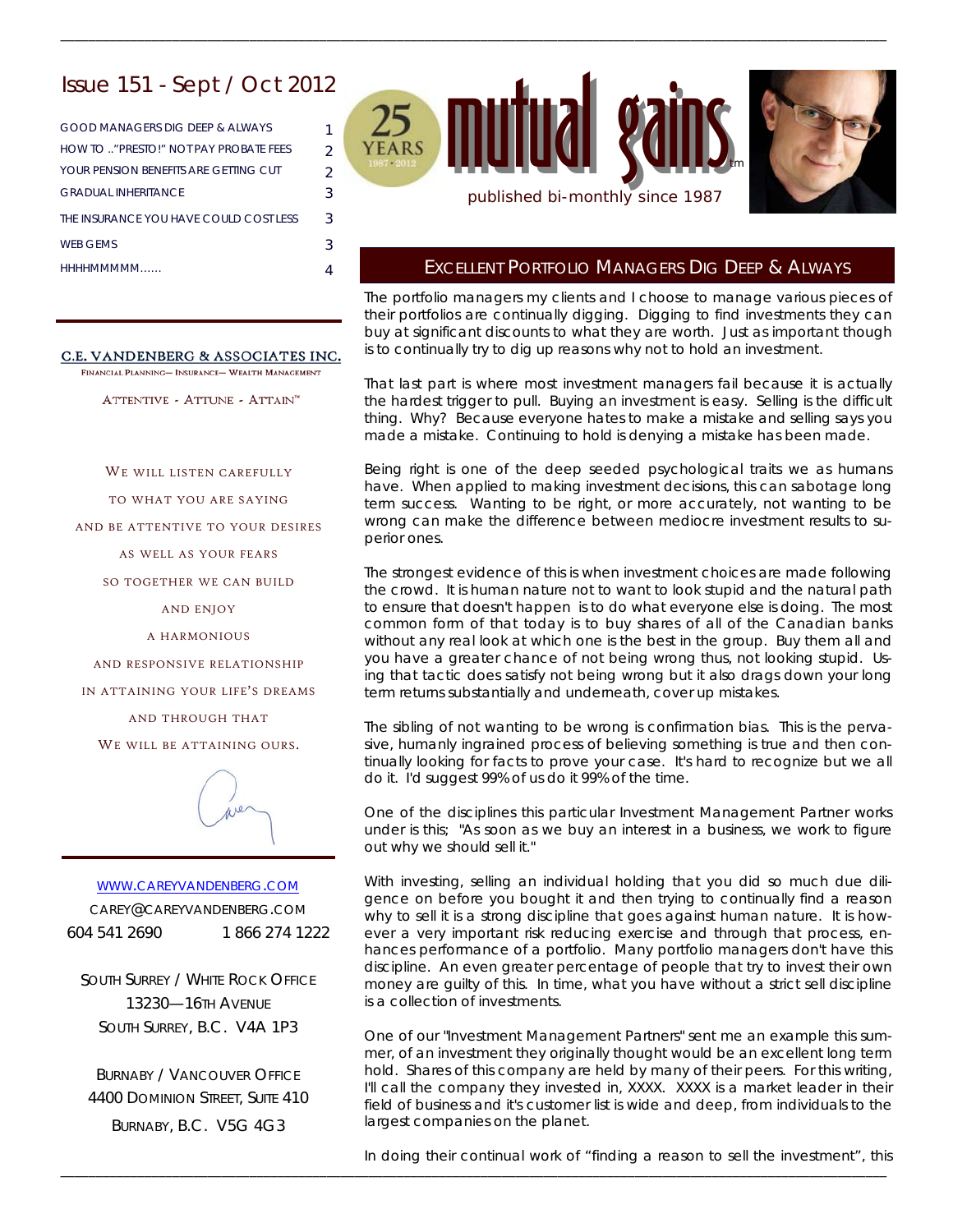### Page 2

particular Investment Management Partner came across a piece of information in MIT Technology Review. In it, they read a report on what appears to be a significant trend that is developing for larger companies that use technology. If this trend plays out, it will cause significant deterioration in the business of XXXX. Rather than continue to grow larger, which everyone seems to think is a given, their highly profitable business will shrink dramatically.

\_\_\_\_\_\_\_\_\_\_\_\_\_\_\_\_\_\_\_\_\_\_\_\_\_\_\_\_\_\_\_\_\_\_\_\_\_\_\_\_\_\_\_\_\_\_\_\_\_\_\_\_\_\_\_\_\_\_\_\_\_\_\_\_\_\_\_\_\_\_\_\_\_\_\_\_\_\_\_\_\_\_\_\_\_\_\_\_\_\_\_\_\_\_\_\_\_\_\_\_\_\_\_\_\_\_\_\_\_\_\_\_\_\_\_\_\_\_

Instead of acting on this one article this Investment Management Partner followed some of their concerns through various channels. They talked to a wide range of industry experts, read numerous reports on this trend and had a conference call with senior executives of XXXX to find out how they were going to deal with this inevitability.

After following the rabbit trail to the end, they came to the realization that XXXX could be in a weaker competitive position in the next few years". Right after our Investment Management Partner sold their multi million dollar holding of XXXX on behalf of our clients, I got a detailed email on the reasons why they sold.

They did sell their holding of XXXX at a small loss, something many investment managers and individuals alike don't have the fortitude to do. The decision to sell an investment to reduce the risk of a permanent loss of capital is a highly valued discipline. I want this discipline applied to all my client's portfolios and I work to ensure it is.

Owning an investment and blindly holding it forever simply because it has been a good investment in the past or because everyone else owns it is not a good enough reason. Sure, it easier to sell a popular idea to the investing public however it can often be detrimental to the health of portfolio.

Technology or consumer companies that have been dominant in their field and look to be there for a long time most likely won't be. Trends usually start well before everyone else recognizes them and those who invest blindly, without continually looking for a reason to sell will prove folly which is exactly what they had been trying to avoid in the first place.

# HOW TO.. "PRESTO!" NOT PAY PROBATE FEES

Although called a "fee", Probate Fees can be considered a tax as well; tax that is paid on the distribution of an estate. Any assets held personally upon death, except those that are passed on to a spouse, are subject to probate fees.

BC has among the highest probate fees in Canada at 1.4% for any estate of \$50,000 or more. In Saskatchewan it's only 0.7%. So, using B.C. as an example, if you have an estate worth \$500,000 you will pay over \$11,000 in probate fees. That applies on all real estate, including your principal residence, bank deposits, RRSP's, TFSA's etc.

There is only 1 pure and really clean, simple way to avoid paying probate fees. That is by holding investments with a life insurance company. The reason for this is that they are considered life insurance "contracts" even though they don't have life insurance attached to them. These can be a "segregated fund" or a guaranteed deposit you have with any life insurance company in Canada. All of these have guarantees of some kind.

Because life insurance company investments and deposits pass "outside of probate", your heirs will receive their money much faster, usually within a week of providing a death certificate to the life insurance company. This can happen because a beneficiary on investment or deposit held directly with a life insurance company is listed directly on them. You can't do that with any of your other assets (home, deposits with your bank, etc).

Putting your existing bank deposits into a guaranteed deposit with a life insurance company is a simple and automatic way that you can avoid probate. The interest paid on the deposit would be the same (or higher) than what you are currently earning on your deposits with the bank however….Presto! Now you won't have to pay those hated probate fees and you have the same kind of guaranteed investment you've always been comfortable with.

# YOUR PENSION PLAN BENEFITS COULD BE GETTING CUT BACK

You may have a pension and you have been told it's good, very good. The fact of the matter is, with governments both provincially and federally facing deficits and a shrinking workforce, pensions particularly in the public sector will slowly be cut back and those cut backs have and will continue to be made. Not convinced that this is happening to your pension? All you have to look at is the changes that have been made to the Canada Pension Plan. Do you think that a plan paid by tax payers who have seen their pensions get cut back will be continually willing to fund public sector pension to the same degree they have been in the past?

There have been changes already happening although you might not have really noticed. The biggest is "Cost Of Living" increases. This has been a key and very important benefit in virtually all defined benefit pension plans. The fact

\_\_\_\_\_\_\_\_\_\_\_\_\_\_\_\_\_\_\_\_\_\_\_\_\_\_\_\_\_\_\_\_\_\_\_\_\_\_\_\_\_\_\_\_\_\_\_\_\_\_\_\_\_\_\_\_\_\_\_\_\_\_\_\_\_\_\_\_\_\_\_\_\_\_\_\_\_\_\_\_\_\_\_\_\_\_\_\_\_\_\_\_\_\_\_\_\_\_\_\_\_\_\_\_\_\_\_\_\_\_\_\_\_\_\_\_\_\_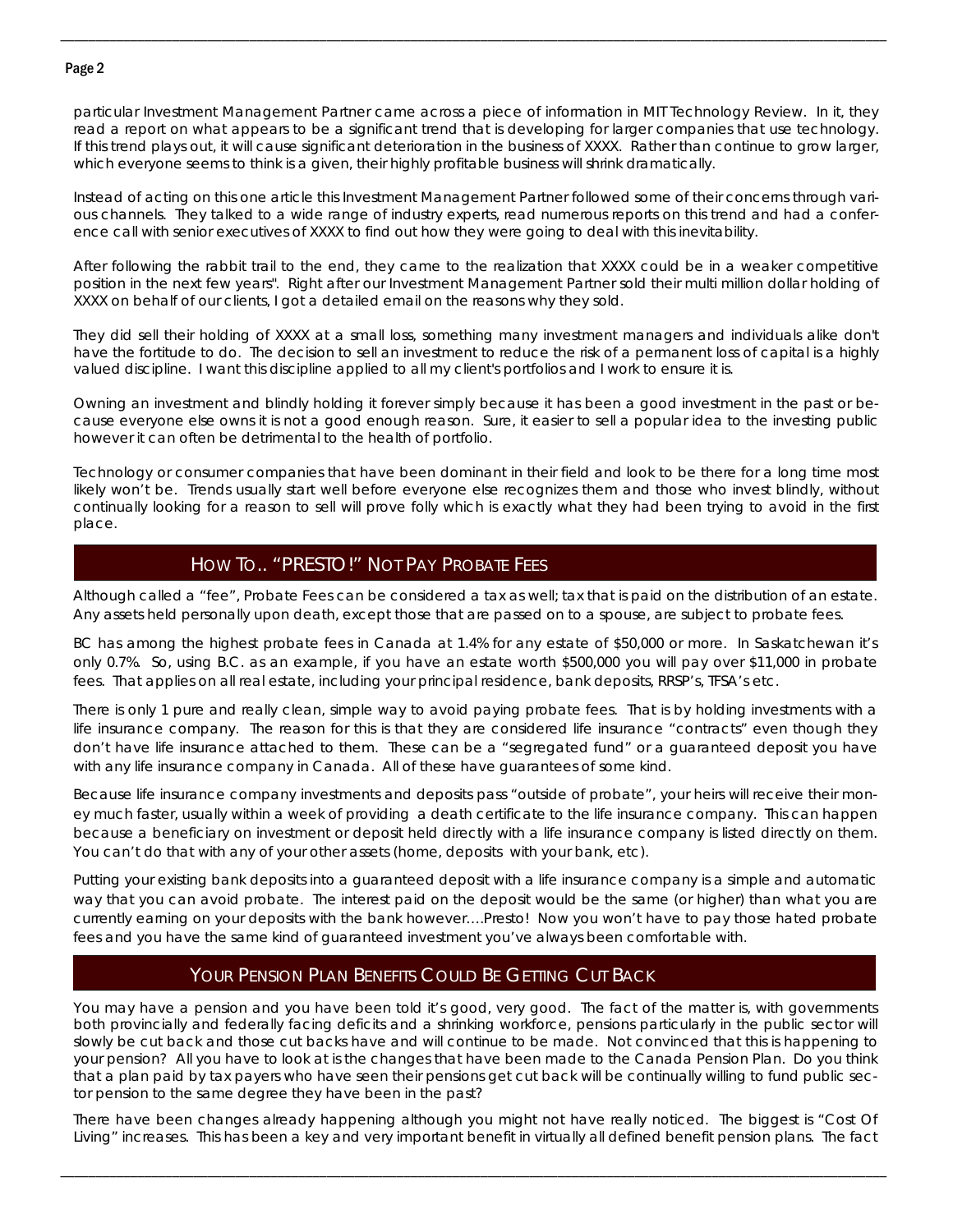#### *(Continued from page 2)*

is, many pension plans have reduced or eliminated this feature. In other words, that \$2,000 per month you expect to receive when you retire could be \$2,000 / month 20 years from now. In other words, if food, gas etc go up by 50% your pension will not.

\_\_\_\_\_\_\_\_\_\_\_\_\_\_\_\_\_\_\_\_\_\_\_\_\_\_\_\_\_\_\_\_\_\_\_\_\_\_\_\_\_\_\_\_\_\_\_\_\_\_\_\_\_\_\_\_\_\_\_\_\_\_\_\_\_\_\_\_\_\_\_\_\_\_\_\_\_\_\_\_\_\_\_\_\_\_\_\_\_\_\_\_\_\_\_\_\_\_\_\_\_\_\_\_\_\_\_\_\_\_\_\_\_\_\_\_\_\_

Many pension plans have allowed a withdrawal or transfer of the "commuted value" of what your portion of the pension plan is worth. This can very often be in the hundreds of thousands of dollars. This is another feature they are slowly restricting, a feature than can be a helpful tool if you find that your pension isn't paying you the full value of what it should be on a monthly basis and you want to transfer to something that can.

Formulas are being manipulated to reduce future pension payments. I have been made aware of one pension plan that has based their recent earnings calculation on 2007 salaries.

There have been changes in survivor benefits. An associate of mine has found one pension plan that has eliminated the pension being paid to the survivor if the pensioner and the spouse were separated at the time of the pensioner's death.

All of these have the effect of paying less and less to the people who depend on those pension plan benefits. Because of the moving goalposts, it is vital to continually review your pension plans at work with a financial planner and see how they fit with other plans, such as your RRSPs This will ensure you are going to be okay for the long haul.

### GRADUAL INHERITANCE

It is exactly what the name implies, giving money to your heirs on a gradual basis. A part that is important to that for many people is being in control of how quickly money is paid out to your heirs.

An example—You have \$1 million of assets that will pass on to your 2 children. You are okay with the cash going to the financially responsible younger child all at once but the oldest one you want to receive the money over time. This can be done either through a life insurance contract set out in advance or with a clause in your will. Whether done through a Will or directly with a life insurance company, in the end an annuity is set up upon your death, one which has guaranteed payments either for a fixed number of years or for the life of the adult child.

## THE INSURANCE YOU NEED CAN BE LESS COSTLY THAN WHAT YOU HAVE

Risk is a 4 letter word. Most of us avoid anything to do with this 4 letter word however, there are some who thrive on living on the edge. Risks, even the small ones, are a fact of life. To minimize the pain of a big risk, a potential catastrophic event, we usually offset it with some form of insurance.

The most common form of insurance is one tied to one's life. The purpose of this "life insurance" is to replace the income of the person who has died. In my opinion, this kind of insurance is mostly needed while a family is raising their kids. If the family unit is made up of 2 primary income earners of ie. \$80,000 and that total income of \$160,000 is needed to continue the lifestyle that the family has been accustomed to, then life insurance is needed to insure the potential loss of one of the family's income earners should they prematurely.

Normally, I factor in needing 100% of full family income up until the youngest child reaches 22 years of age, the usual age of finishing a 4 year post secondary education program. Quite often when gathering information from a new client I find there are usually a few life insurance policies that have been randomly purchased for random amounts. This often includes life insurance they have through their bank, a policy that is tied to their mortgage.

These can all be replaced with 1 large life insurance policy. It is usually much more cost efficient than a collection of insurance policies. As well, you always get the proper amount of coverage, one that is definitely more reliable should you need to collect on it after a family member has died.

PS. "Mortgage Life Insurance" does not guarantee it will be paid upon death. You can get some of the facts in print here as well as watch a CBC Marketplace report on this kind of insurance. You will find it very eye opening.

## WEB GEMS

\_\_\_\_\_\_\_\_\_\_\_\_\_\_\_\_\_\_\_\_\_\_\_\_\_\_\_\_\_\_\_\_\_\_\_\_\_\_\_\_\_\_\_\_\_\_\_\_\_\_\_\_\_\_\_\_\_\_\_\_\_\_\_\_\_\_\_\_\_\_\_\_\_\_\_\_\_\_\_\_\_\_\_\_\_\_\_\_\_\_\_\_\_\_\_\_\_\_\_\_\_\_\_\_\_\_\_\_\_\_\_\_\_\_\_\_\_\_ done in a kid's head and there are no flash cards or anything that would create math anxiety. Www.bedtimemathproblem.org — An area that the West is falling behind in relative to the rest of the world is in math. You can up your child's fluency in math with a daily email that comes to you. There is a "wee ones" problem for preschoolers and another one for older kids. Bedtime Math Problem claims that the puzzles are enjoyable and can be